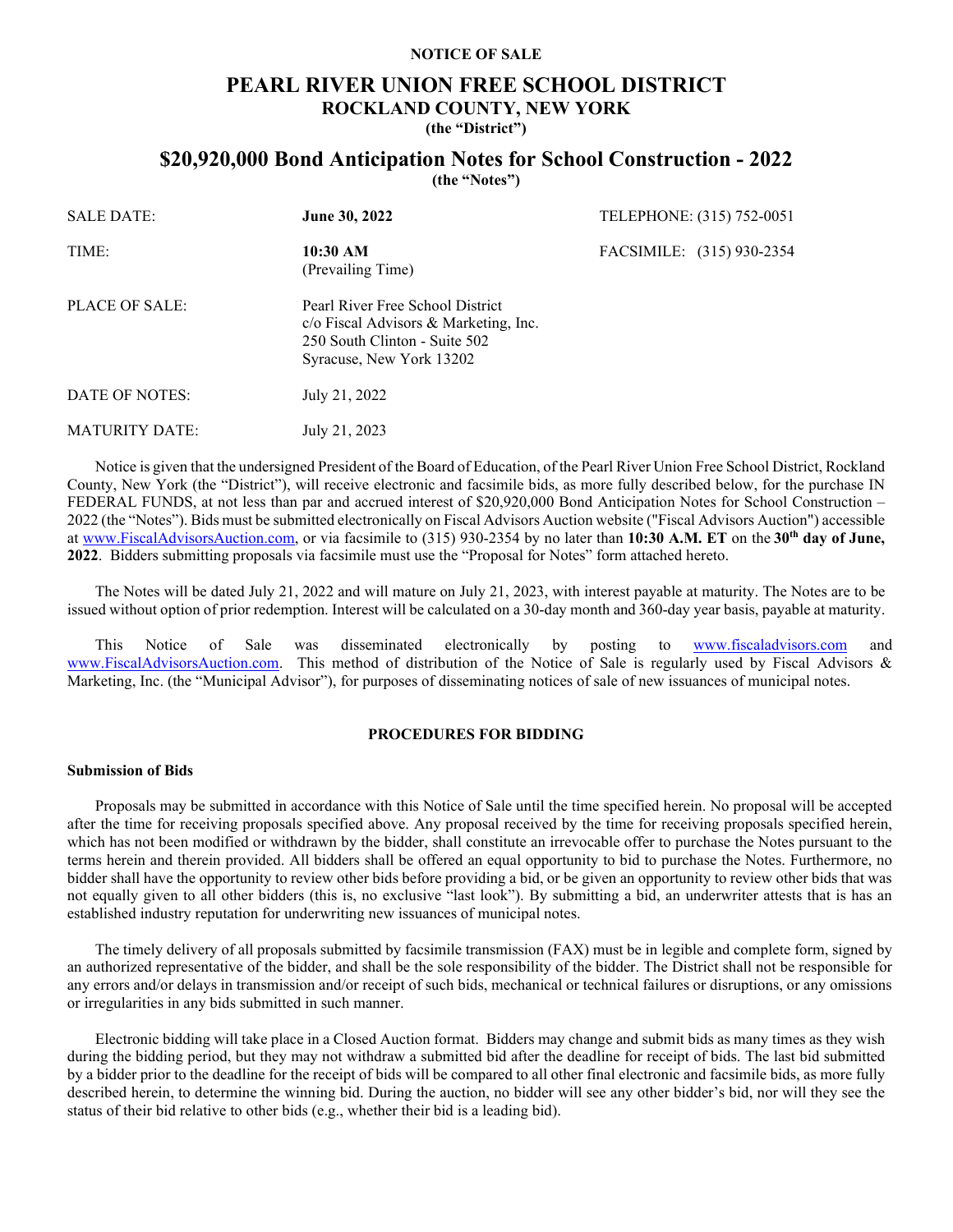**Each bid may be for all or any part of the Notes (subject to a \$1,000,000 minimum bid)** and state a single rate of interest therefor in a multiple of one-eighth  $(1/8<sup>th</sup>)$  or one-hundredth  $(1/100<sup>th</sup>)$  of one per centum  $(1%)$  per annum. Each bid must be for not less than the par value of the Notes bid for. Any bidder may submit two separate bids at different rates of interest.

The District reserves the right to reject any and all bids (regardless of the interest rate bid), to reject any bid not complying with this official Notice of Sale and, so far as permitted by law, to waive any irregularity or informality with respect to any bid or the bidding process. Conditional bids will be rejected, including any bid subject to credit approval.

Any attempt to bid with alterations to the specific language contained in this Notice of Sale, will be considered a failure to execute a proper bid as specified in this Notice of Sale and will be treated as a violation of the applicable competitive bidding regulations and therefore be treated as a private placement. The bid of such party will be treated as a non-conforming bid which will be rejected.

# **Award of Notes**

The Notes will be awarded to the bidder or bidders offering the lowest net interest cost, that being the rate of interest which will produce the least interest cost over the life of the Notes, after accounting for the premium offered, if any. In the event bids offering the same lowest net interest cost are received, an award will be made to the bidder offering to purchase the greater principal amount of Notes. If two or more bids offering to purchase the same principal amount of Notes at the same lowest net interest rate are received, an award will be made by lot from among such lowest bids. The right is reserved by said District to award to any bidder all or any part of the Notes which such bidder offers to purchase and, in such event, the premium, if any, specified by such bidder will be pro-rated. In any event, the award of said Notes will be made on the basis of the bid or combination of bids offering to purchase the Notes on terms most favorable to said District.

# **Registration to Bid**

To bid electronically using Fiscal Advisors Auction, bidders must first visit the Fiscal Advisors Auction website at [www.FiscalAdvisorsAuction.com](http://www.fiscaladvisorsauction.com/) where, if they have never registered with either Fiscal Advisors Auction or any municipal debt auction website powered by Grant Street Group, they can register and then request admission to the District's auction. Only FINRA registered broker dealers, dealer banks with DTC clearing arrangements and banks or trust companies located and authorized to do business in the State of New York will be eligible to bid. The District will determine whether any request for admission is granted. Bidders who have previously registered with Fiscal Advisors Auction may call auction support at (412) 391-5555 x1370, to confirm their ID or password. The use of Fiscal Advisors Auction shall be at the bidder's risk, and the District shall have no liability with respect thereto. Bidders shall not be required to register in order to submit a facsimile bid.

### **Rules of MuniAuction**

The "Rules of Fiscal Advisors Auction" can be viewed on the Fiscal Advisors Auction website and are incorporated by reference in this Notice of Sale. Bidders must comply with the Rules of Fiscal Advisors Auction in addition to the requirements of this Notice of Sale. In the event the Rules of Fiscal Advisors Auction conflict with this Notice of Sale, this Notice of Sale shall prevail.

#### **Disclaimer**

Each prospective bidder who wishes to submit electronic bids shall be solely responsible to register to bid via Fiscal Advisors Auction. Each qualified prospective bidder shall be solely responsible to make necessary arrangements to access Fiscal Advisors Auction for purposes of submitting its bid in a timely manner and in compliance with the requirements of this Notice of Sale. Neither the District nor Fiscal Advisors Auction shall have any duty or obligation to undertake such registration to bid for any prospective bidder or to provide or assure such access to any qualified prospective bidder, and neither the District nor Fiscal Advisors Auction shall be responsible for a bidder's failure to register to bid or for proper operation of, or have any liability for any delays or interruptions of, or any damages caused by Fiscal Advisors Auction. The District is using Fiscal Advisors Auction as a communications mechanism, and not as the District's agent, to conduct the electronic bidding for the Notes. If a prospective bidder encounters any difficulty in registering to bid, or submitting or modifying a bid for the Notes, it should telephone Fiscal Advisors Auction and notify the District's Municipal Advisor at (315) 752-0051 (provided that the District shall have no obligation to take any action whatsoever upon receipt of such notice). After receipt of bids is closed, the District through Fiscal Advisors Auction or telephone will indicate the apparent successful bidder. Such message is a courtesy only for viewers, and does not constitute the award of the Notes. The Fiscal Advisors Auction bids will be compared with bids received outside of Fiscal Advisors Auction, if any, before the award is made. Each bid will remain subject to review by the District to determine its net interest cost and compliance with the terms of this Notice of Sale.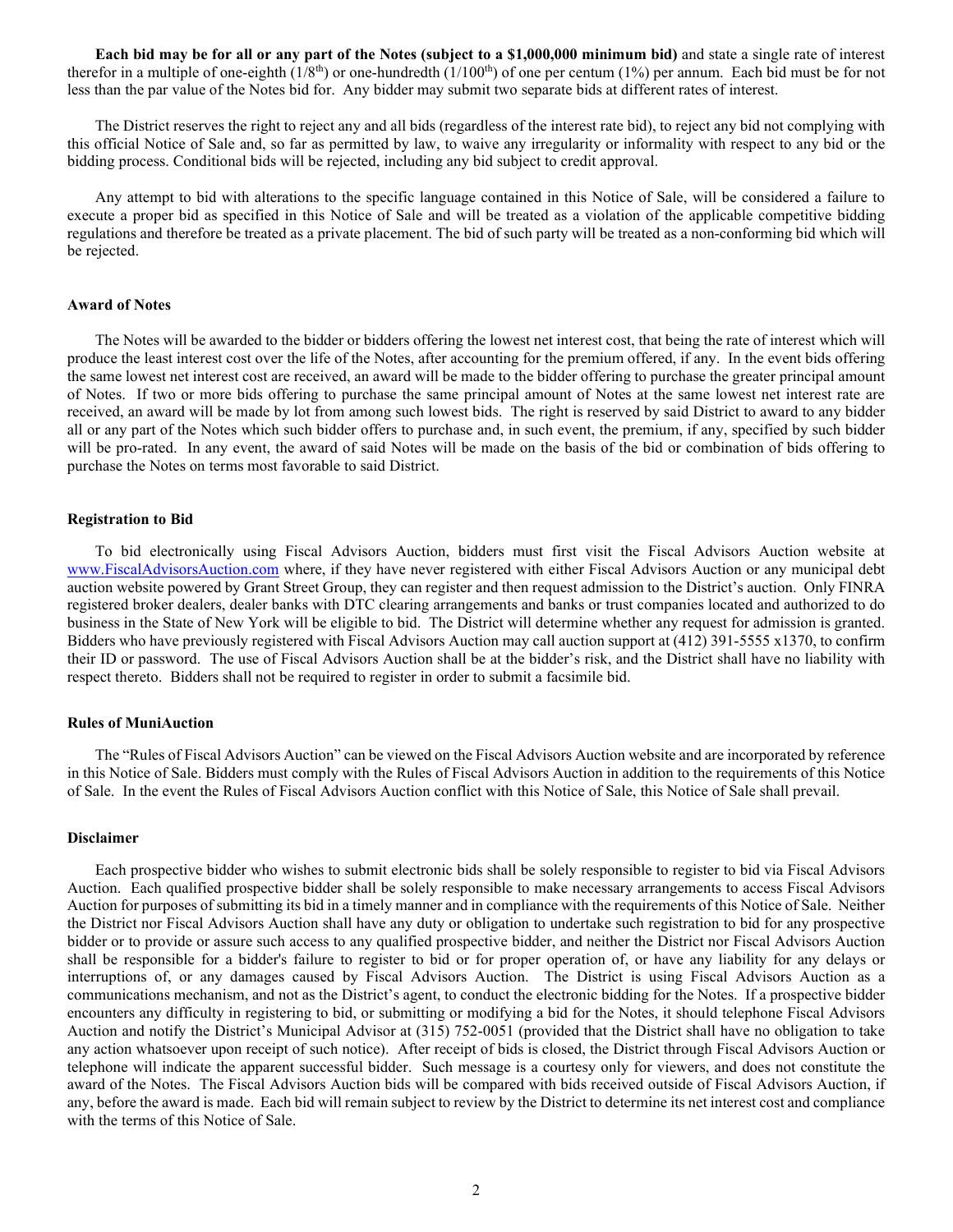# **Issue Price**

By submitting a bid, each bidder is certifying that its bid is a firm offer to purchase the Notes, is a good faith offer which the bidder believes reflects current market conditions, and is not a "courtesy bid" being submitted for the purpose of assisting in meeting the competitive sale requirements relating to the establishment of the "issue price" of the Notes pursuant to Section 148 of the Code, including the requirement that bids be received from at least three (3) underwriters of municipal bonds who have established industry reputations for underwriting new issuances of municipal bonds (the "Competitive Sale Requirements"). The Financial Advisor will advise the winning bidder(s) if the Competitive Sale Requirements were met at the same time it notifies the winning bidder(s) of the award of the Notes. Bids will not be subject to cancellation in the event that the Competitive Sale Requirements are not satisfied.

The winning bidder(s) shall, within one (1) hour after being notified of the award of the Notes, advise the Financial Advisor by electronic or facsimile transmission of the reasonably expected initial public offering price or yield of each maturity of the Notes (the "Initial Reoffering Prices") as of the date of the award.

By submitting a bid, the winning bidder agrees (unless the winning bidder is purchasing the Notes for its own account and not with a view to distribution or resale to the public) that if the Competitive Sale Requirements are not met, it will elect and satisfy either option (1) or option (2) described below. *Such election must be made on the bid form submitted by each bidder*.

# (1) Hold the Price. The winning bidder(s):

(a) will make a bona fide offering to the public of all of the Notes at the Initial Reoffering Prices and provide Bond Counsel with reasonable supporting documentation, such as a copy of the pricing wire or equivalent communication, the form of which is acceptable to Bond Counsel,

(b) will neither offer nor sell to any person any Notes within a maturity at a price that is higher, or a yield that is lower, than the Initial Reoffering Price of such maturity until the earlier of (i) the date on which the winning bidder has sold to the public at least 10 percent of the Notes of such maturity at a price that is no higher, or a yield that is no lower, than the Initial Reoffering Price of such maturity or (ii) the close of business on the 5th business day after the date of the award of the Notes, and

(c) has or will include within any agreement among underwriters, any selling group agreement and each retail distribution agreement (to which the winning bidder is a party) relating to the initial sale of the Notes to the public, together with the related pricing wires, language obligating each underwriter to comply with the limitations on the sale of the Notes as set forth above.

# (2) Follow the Price. The winning bidder $(s)$ :

(a) will make a bona fide offering to the public of all of the Notes at the Initial Reoffering Prices and provide the Issuer with reasonable supporting documentation, such as a copy of the pricing wire or equivalent communication, the form of which is acceptable to Bond Counsel,

(b) will report to the Issuer information regarding the first price that at least 10 percent of the Notes within each maturity of the Notes have been sold to the public,

(c) will provide the Issuer with reasonable supporting documentation or certifications of such sale prices the form of which is acceptable to Bond Counsel. This reporting requirement, which may extend beyond the closing date of the Notes, will continue until such date that the requirement set forth in paragraph (b) above for each maturity of the Notes is satisfied, and

(d) has or will include within any agreement among underwriters, any selling group agreement and each retail distribution agreement (to which the winning bidder is a party) relating to the initial sale of the Notes to the public, together with the related pricing wires, language obligating each underwriter to comply with the reporting requirement described above.

For purposes of the "hold the price" or "follow the price" requirement, a "maturity" refers to Notes that have the same interest rate, credit and payment terms.

Regardless of whether or not the Competitive Sale Requirements were met, the winning bidder shall submit to the Issuer a certificate (the "Reoffering Price Certificate"), satisfactory to Bond Counsel, prior to the delivery of the Notes stating the applicable facts as described above. The form of Reoffering Price Certificate is available by contacting Bond Counsel or the Financial Advisor.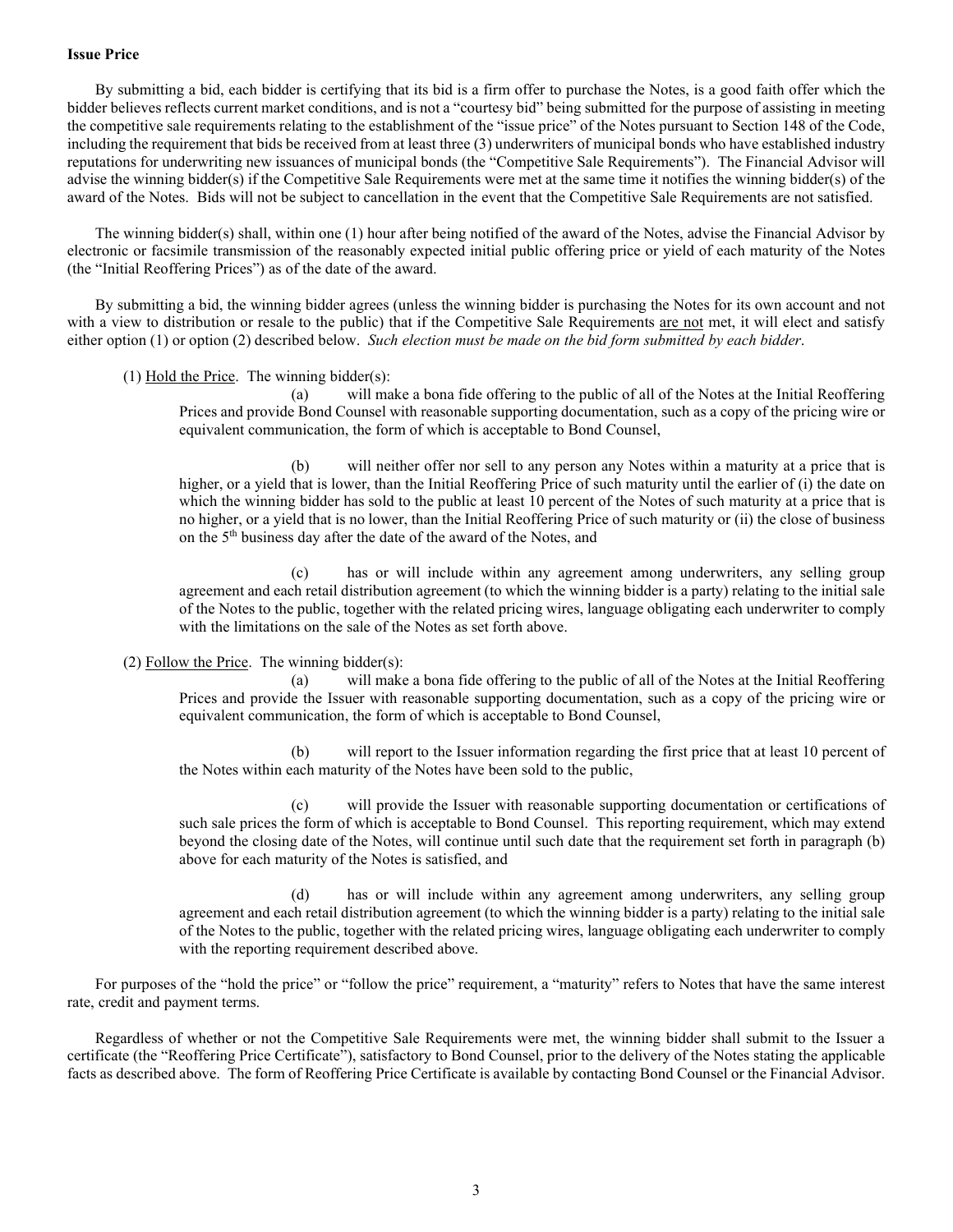If the winning bidder has purchased the Notes for its own account and not with a view to distribution or resale to the public, then, whether or not the Competitive Sale Requirements were met, the Reoffering Price Certificate will recite such facts and identify the price or prices at which the purchase of the Notes was made.

For purposes of this Notice, the "public" does not include the winning bidder or any person that agrees pursuant to a written contract with the winning bidder to participate in the initial sale of the Notes to the public (such as a retail distribution agreement between a national lead underwriter and a regional firm under which the regional firm participates in the initial sale of the Notes to the public). In making the representations described above, the winning bidder must reflect the effect on the offering prices of any "derivative products" (e.g., a tender option) used by the bidder in connection with the initial sale of any of the Notes.

### **THE NOTES**

The Notes will be valid and legally binding general obligations of the District, all the taxable real property within which will be subject to the levy of ad valorem taxes to pay the Notes and interest thereon without limitation as to rate or amount. The District will pledge its faith and credit for the payment of the principal of the Notes and interest thereon.

At the option of the purchaser(s), the Notes will be issued in (i) registered certificated form, registered in the name of the purchaser(s) or (ii) registered book-entry-only form registered to Cede & Co., as the partnership nominee for The Depository Trust Company, New York, New York ("DTC"). All expenses related to DTC shall be the responsibility of the purchaser.

If the Notes are issued in non-book-entry form, they will be issued as registered certificated obligations, in the name of the purchaser. Principal and interest on the Notes are payable at maturity in lawful money of the United States of America (Federal Funds). The purchaser shall have the right to designate a bank or banks located and authorized to do business in the State of New York as the place or places for the payment of the principal and interest on the Notes. Any related bank fees, if any, are to be paid by the purchaser. A single note certificate will be issued for those Notes of an issue bearing the same rate of interest in the aggregate principal amount awarded to such purchaser at such interest rate.

If the Notes are issued in book-entry form, such notes will be delivered to DTC, which will act as securities depository for the Notes. Beneficial owners will not receive certificates representing their interest in the Notes. Individual purchases may be made in denominations of \$5,000 or integral multiples thereof. A single note certificate will be issued for those Notes bearing the same rate of interest and CUSIP number in the aggregate principal amount awarded to such purchaser(s) at such interest rate. Principal of and interest on said Notes will be paid in Federal Funds by the District to Cede & Co., as nominee for DTC, which will in turn remit such principal and interest to its participants for subsequent distribution to the beneficial owners of the Notes as described herein. Transfer of principal and interest payments to beneficial owners by participants of DTC will be the responsibility of such participants and other nominees of beneficial owners. The District will not be responsible or liable for payments by DTC to its participants or by DTC participants to beneficial owners or for maintaining, supervising or reviewing the records maintained by DTC, its participants or persons acting through such participants.

If issued in book entry form, the Municipal Advisor intends to provide the purchaser of the issue with CUSIP identification numbers as is discussed in the Preliminary Official Statement, in compliance with MSRB Rule G-34, (a)(i) (A)-(H). As is further discussed in Rule G-34 the purchaser, as the "dealer who acquires" the issue, is responsible for the registration fee to the CUSIP Bureau for this service. It is anticipated that CUSIP identification numbers will be printed on the Notes. All expenses in relation to the printing of CUSIP numbers on the Notes will be paid for by the District provided, however; that the District assumes no responsibility for any CUSIP Service Bureau charge or other charges that may be imposed for the assignment of such numbers.

# **Note Rating**

The Notes are not rated. Subject to the approval of the District, the purchaser(s) of the Notes may have a rating completed after the sale at the expense of the purchaser(s), including any fees to be incurred by the District, such as a rating action that may require the filing of a material event notification to EMMA.

# **Delivery Date and Place of Delivery**

The Notes will be delivered through the facilities of DTC located in Jersey City, New Jersey or as may be agreed with the purchaser(s) on or about July 21, 2022. The purchase price of the Notes, in accordance with the purchaser's bid, shall be paid in Federal Funds or other funds available for immediate credit on the delivery date. Fiscal Advisors & Marketing, Inc., the District's Municipal Advisor, shall provide the successful bidder with wire instructions relative to the payment of the purchase price of the Notes and the successful bidder shall be entitled to rely on such instructions.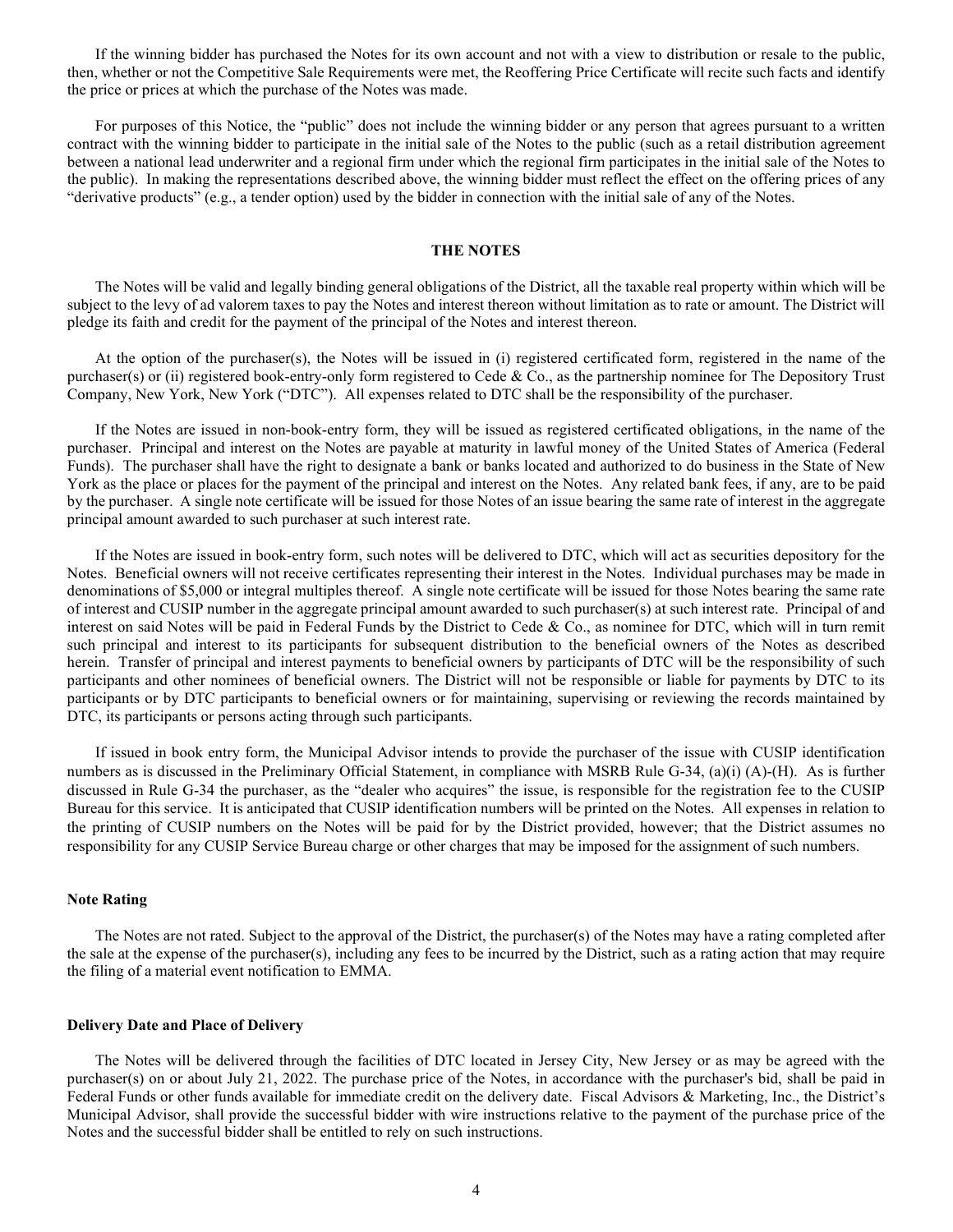## **Tax Exemption and Legal Opinion**

The successful bidder may at its option refuse to accept the Notes if prior to their delivery the opinion of Bond Counsel is not delivered or if any income tax law of the United States of America is hereafter enacted which shall provide that the interest thereon is taxable, or shall be taxable at a future date, for federal income tax purposes, and in such case the successful bidder will be relieved of its contractual obligations arising from the acceptance of its proposal.

The Internal Revenue Code of 1986, as amended (the "Code"), establishes certain ongoing requirements that must be met subsequent to the issuance and delivery of the Notes in order that interest on the Notes be and remain excludable from gross income under Section 103 of the Code. Concurrently with the delivery of the Notes, the District will execute a Tax Certificate, which will contain provisions and procedures relating to compliance with the requirements of the Code and a certification to the effect that the District will comply with the provisions and procedures set forth therein and that it will do and perform all acts and things necessary or desirable to assure that interest paid on the Notes is excludable from gross income under Section 103 of the Code.

Upon delivery of the Notes, Bond Counsel will deliver an opinion that states that, under existing statutes and court decisions and, assuming continuing compliance with the provisions and procedures set forth in the Tax Certificate, (i) interest on the Notes is excluded from gross income for federal income tax purposes pursuant to Section 103 of the Code; and (ii) interest on the Notes is not treated as a preference item in calculating the alternative minimum tax under the Code. In addition, the opinion of Bond Counsel will state that, under existing statutes, interest on the Notes is exempt from personal income taxes of New York State and its political subdivisions, including The City of New York.

The District will NOT designate the Notes as "qualified tax-exempt obligations" pursuant to the provisions of Section 265 of the Code.

The proposed form of approving legal opinion of Bond Counsel is set forth as "APPENDIX-C" of the Preliminary Official Statement circulated in connection with the sale of the Notes (the "Preliminary Official Statement" dated June 23, 2022, which Preliminary Official Statement will be supplemented by the final Official Statement to be dated June 30, 2022, (the 'Official Statement").

# **OFFICIAL STATEMENT AND UNDERTAKING TO PROVIDE NOTICES OF EVENTS**

The District will provide a reasonable number of Official Statements to each successful bidder within five (5) business days following receipt of a written request therefor made to the District and its financial advisor. Such request may specify the applicable (a) offering price(s), (b) selling compensation, (c) rating(s), (d) credit enhancement and (e) identity and complete name of such bidder and any participating underwriters, and if so, the Official Statement will be modified or supplemented by the information so specified. Neither the District nor its financial advisor shall be liable in any manner for any delay, inaccuracy, or omission on the part of any successful bidder with respect to such request, nor shall the District's failure, as a result thereof, to provide the Official Statement (whether or not modified or supplemented) within the above time period, constitute cause for a failure or refusal by such bidder(s) to accept delivery of and pay for the Notes in accordance with the terms hereof.

The Official Statement is in a form "deemed final" by the District for purposes of the Securities and Exchange Commission Rule 15c2-12 ("Rule 15c2-12"). In order to assist bidders in complying with Rule 15c2-12 and as part of the District's contractual obligation arising from its acceptance of the successful bidder's proposal, at the time of the delivery of the Notes the District will provide an executed copy of its "Undertaking to Provide Notices of Events" substantially as set forth in "APPENDIX-D" of the Preliminary Official Statement.

The District is in compliance, in all material respects, within the last five years with all previous undertakings made pursuant to the Rule 15c2-12

The obligations hereunder to deliver or accept the Notes pursuant hereto shall be conditioned on the availability to each successful bidder at the time of delivery of the Notes of said approving opinion; of certificates in form and tenor satisfactory to Bond Counsel evidencing the proper execution and delivery of the Notes and receipt of payment therefor and including a statement, dated as of the date of delivery, to the effect that there is no litigation pending or (to the knowledge of the signer or signers thereof) threatened relating to the Notes; and of the several certificates as described herein under the heading "DOCUMENTS ACCOMPANYING DELIVERY OF THE NOTES".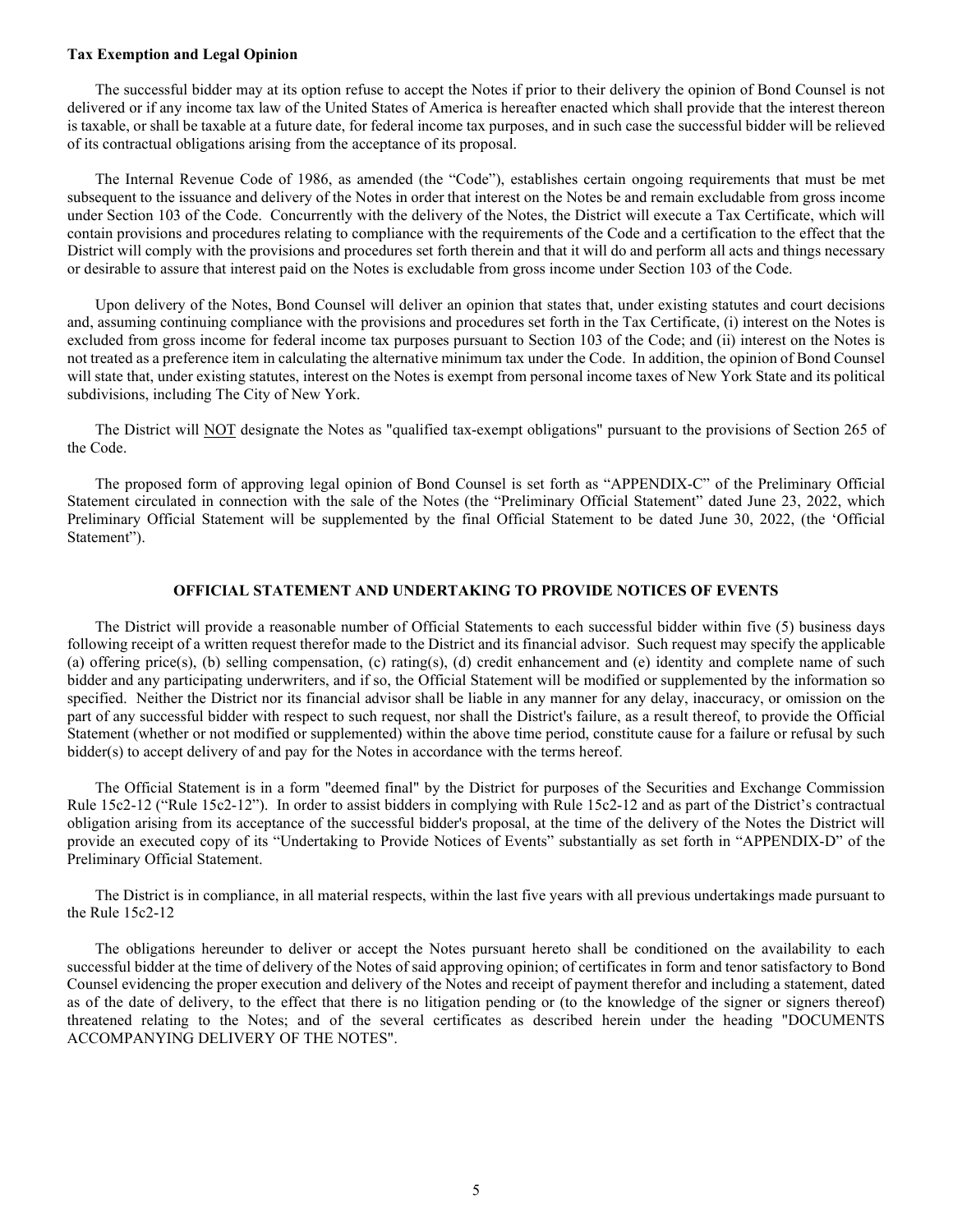# **DOCUMENTS ACCOMPANYING DELIVERY OF THE NOTES**

# **Absence of Litigation**

Upon delivery of the Notes, the District shall furnish a certificate of the School District Attorney, dated the date of delivery of the Notes, to the effect that there is no controversy or litigation of any nature pending or threatened to restrain or enjoin the issuance, sale, execution or delivery of the Notes, or in any way contesting or affecting the validity of the Notes or any of the proceedings taken with respect to the issuance and sale thereof or the application of moneys to the payment of the Notes and further stating that there is no controversy or litigation of any nature now pending or threatened by or against the District wherein an adverse judgment or ruling could have a material adverse impact on the financial condition of the District or adversely affect the power of the District to levy, collect and enforce the collection of taxes or other revenues for the payment of its Notes, which has not been disclosed in the Official Statement.

# **Legal Matters**

Legal matters incident to the authorization, issuance and sale of the Notes will be subject to the final approving opinion of the law firm of Hawkins Delafield & Wood LLP, Bond Counsel to the District substantially as set forth in "*APPENDIX – C*" of the Preliminary Official Statement.

# **Closing Certificates**

Upon delivery of the Notes, the Purchaser will be furnished with the following items: (i) a Certificate of the President of the Board of Education and the Assistant Superintendent for Business to the effect that as of the date of this Official Statement and at all times subsequent thereto, up to and including the time of the delivery of the Notes, this Official Statement did not and does not contain any untrue statement of a material fact or omit to state a material fact necessary to make the statements herein, in the light of the circumstances under which they were made, not misleading, and further stating that there has been no adverse material change in the financial condition of the District since the date of this Official Statement to the date of issuance of the Notes; and having attached thereto a copy of this Official Statement; (ii) a Certificate signed by an officer of the District evidencing payment for the Notes; (iii) a Signature Certificate evidencing the due execution of the Notes, including statements that (a) no litigation of any nature is pending or, to the knowledge of the signers, threatened, restraining or enjoining the issuance and delivery of the Notes or the levy and collection of taxes to pay the principal of and interest thereon, nor in any manner questioning the proceedings and authority under which the Notes were authorized or affecting the validity of the Notes thereunder, (b) neither the corporate existence or boundaries of the District nor the title of the signers to their respective offices is being contested, and (c) no authority or proceedings for the issuance of the Notes have been repealed, revoked or rescinded; and (iv) a Tax Certificate signed by the President of the Board of Education, as described under "*TAX MATTERS*" in the Preliminary Official Statement.

### **MISCELLANEOUS**

The District's contact information is as follows: Ann Marie Tromer, Assistant Superintendent for Business, 135 West Crooked Hill Road, Pearl River, NY 10965, 845-620-3999, e-mail: [tromera@pearlriver.org.](mailto:tromera@pearlriver.org)

Additional information may be obtained upon request from Fiscal Advisors & Marketing, Inc. (315) 752-0051 or by visiting [www.fiscaladvisors.com](http://www.fiscaladvisors.com/)

# **PEARL RIVER UNION FREE SCHOOL DISTRICT**

**Dated: June 23, 2022 JACKIE DUBIL CRAIG PRESIDENT OF THE BOARD OF EDUCATION AND CHIEF FISCAL OFFICER**